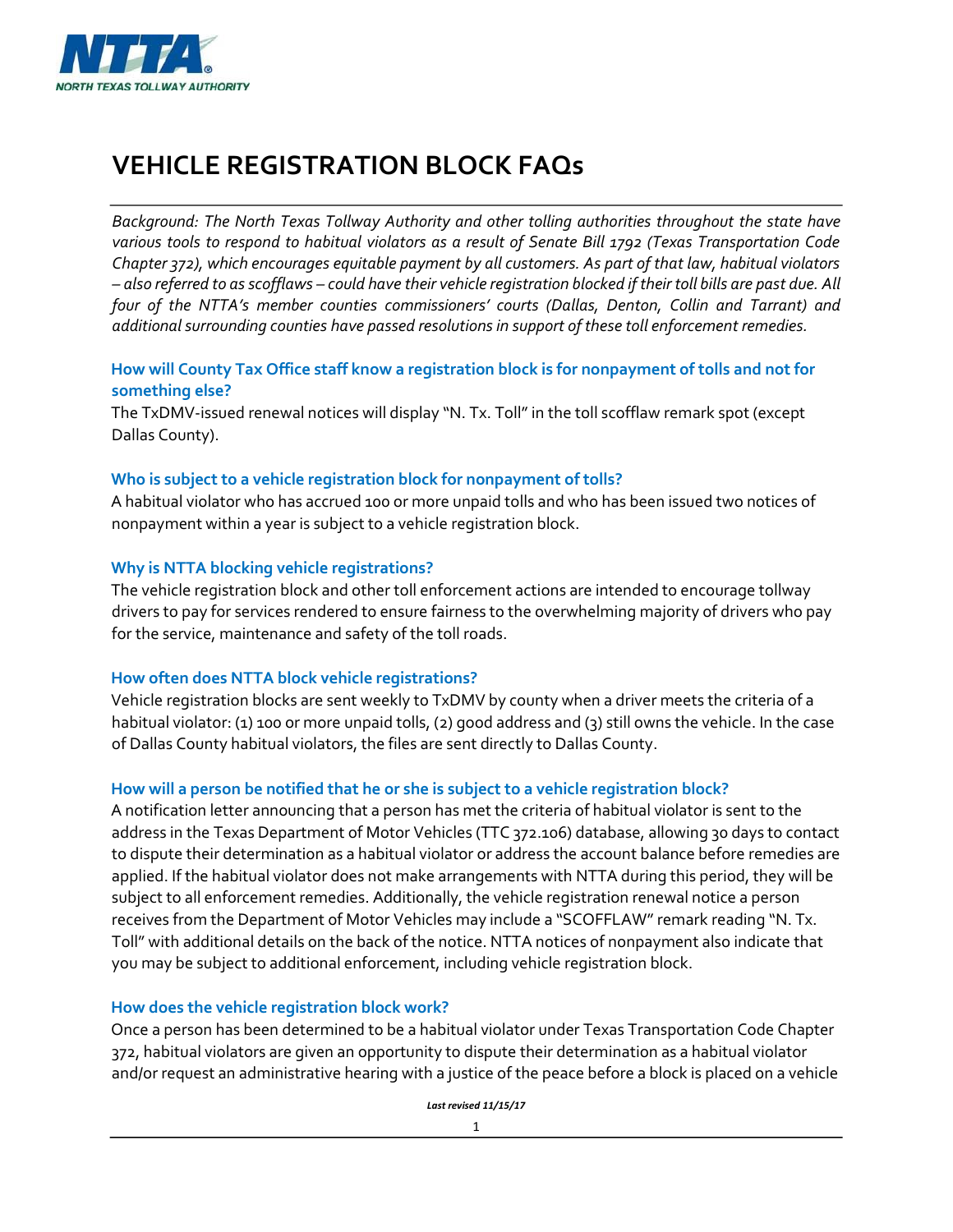

registration. If an individual is finally determined to be a habitual violator, the vehicle's registered owner(s) information will be transmitted to the county in which he or she is registered, third party vendors (grocery stores, etc.) and/or the Texas Department of Motor Vehicles for refusal of registration until all tolls and fees have been paid or a payment plan has been arranged with NTTA.

## **How long will the vehicle registration block be in effect?**

The vehicle registration block will remain in effect until all tolls and fees have been paid or a payment plan has been arranged with NTTA, or until you are determined not to be a habitual violator.

**How long will it take once a toll bill is settled before a vehicle registration may be renewed?** NTTA Customer Service will provide a receipt/proof of payment or payment plan arrangement to you and/or the tax office, at your request, so that your vehicle registration may occur on the same or next business day.

### **Is it true that the county tax assessor office will collect tolls on behalf of NTTA?** No, NTTA is responsible for toll collections.

## **How can someone settle a toll bill in order to renew a vehicle registration?**

Present the vehicle registration renewal notice with the "SCOFFLAW" remark that you received in the mail or your license plate number to any of the four NTTA Customer Service Centers located at:

> 39025 LBJ Service Road Dallas, Texas 75232 Monday – Thursday:  $7:30$  a.m. – 6 p.m. Friday –  $7:30$  a.m. –  $5$  p.m. Saturday & Sunday: Closed (214) 330-3958

5900 W. Plano Parkway 5555 North State Highway 161 4825 Overton Ridge, Suite 304

Plano, Texas 75093 Irving, Texas 75038 Fort Worth, Texas 76132 Monday ‐ Friday: 8 a.m. ‐ 6 p.m. Monday ‐ Friday: 8 a.m. ‐ 6 p.m. Monday ‐ Friday: 8 a.m. ‐ 6 p.m. Saturday: 9 a.m. - 5:30 p.m. Saturday: 9 a.m. - 5:30 p.m. Saturday: 9 a.m. - 5:30 p.m. Sunday: Closed Sunday: Closed Sunday: Closed (469) 828‐4619 (469) 828‐4619 (469) 828‐4619

Pay outstanding tolls and fees with cash, money order or credit card (a payment plan may be available with the opening of a TollTag account). You can call (469) 828‐4619, which takes you directly to the NTTA Toll Enforcement Team. The NTTA Specialist will give you a registration release/receipt to return to the County Tax Office and your vehicle registration can proceed.

In the event a customer pays their full toll balance or enters into a payment plan over the phone, a receipt authorizing removal of the block may be faxed and/or emailed to you and notification of your payment will also be sent the County Tax Office